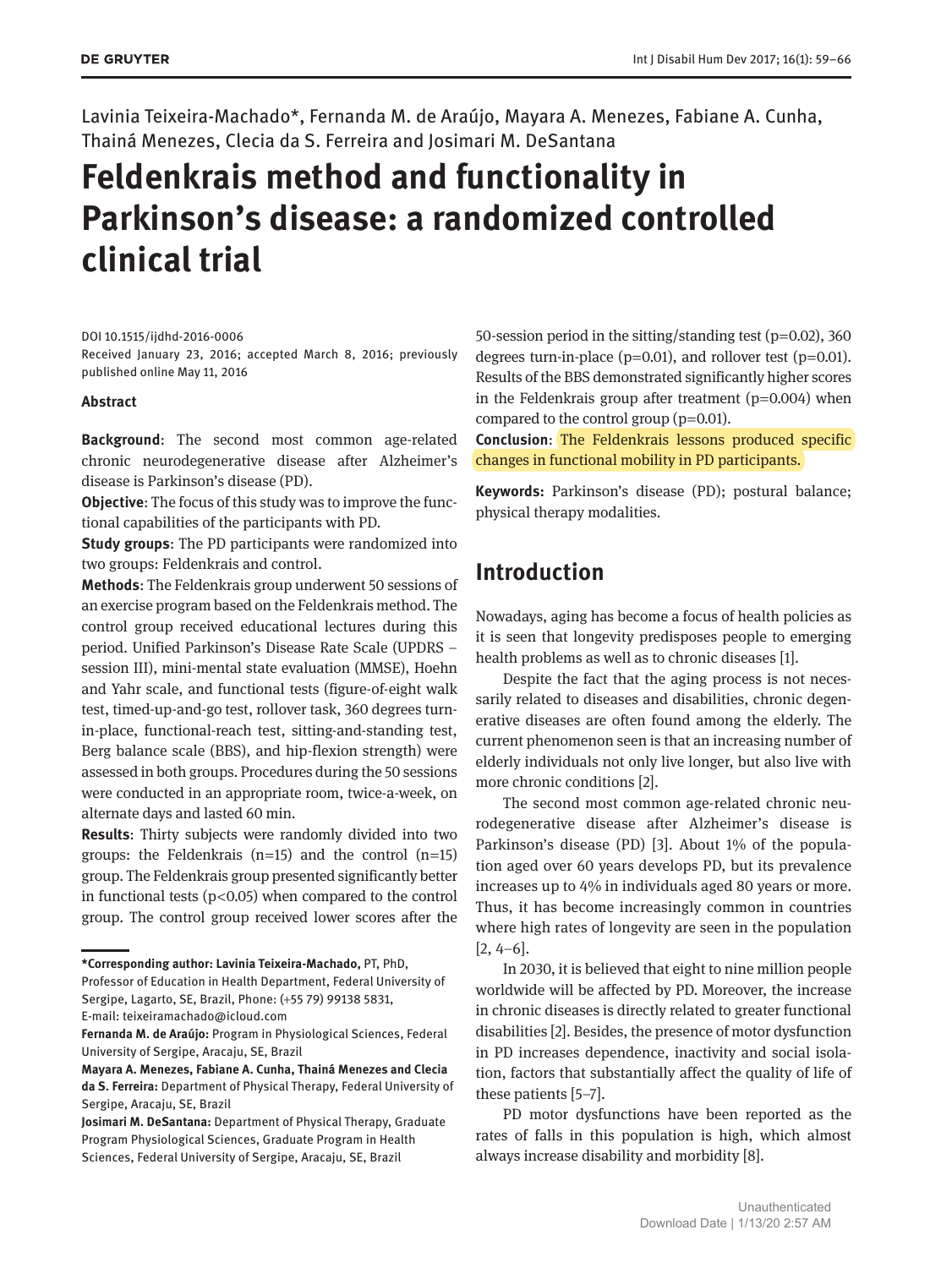Fear of falling is very common in PD-patients compared with healthy subjects, and it compromises quality of life and daily activities. Moreover, a reduction in daily activities predisposes them to muscular decay and reduces body balance [9].

Traditionally, the treatment of PD focuses on pharmacological and surgical therapies. Complementary interventions also support and assist these therapies [10]. Physical therapy has substantial importance in maximizing motor skills, plus minimizing secondary complications arising from surgical and pharmacological therapies [5].

The Feldenkrais method chosen as the focus of the treatment is "awareness through movement". Moshe Feldenkrais created the method. He was the pioneer in somatic education. The spatial and kinesthetic awareness of the body segments is based on martial arts, and it contributes to an understanding of the composition of movement organization [11–13].

Knowing this, we proposed to investigate the effects of an exercise program based on Feldenkrais method to improve the quality of life and physical, mental and social well-being of PD patients, and for such, the intervention should be based on somatic education, guided by an approach that would contribute to the interaction of dynamical systems responsible not only for motor action, but also involving interconnections of the emotional condition.

The focus of this study was to propose an intervention to improve the functional capabilities of patients with PD. There is a lack of studies that promote health through holistic practices for this population.

Given the above, the present study investigated the effects of exercises based on the Feldenkrais method on the functionality of PD patients. The purpose was to highlight the effects of physiotherapy on minimizing motor and non-motor changes, especially those related to functionality and those crucial for daily activities.

### **Methods**

#### **Subjects and study design**

This randomized controlled trial was attended by 30 subjects with a clinical diagnosis of idiopathic PD (Hoehn and Yahr stage 2 or 3) lasting less than a year, which has been treated with levodopa and stabilized with anti-Parkinsonism treatment.

The study followed the Guidelines and Standards Research on Humans of the National Health Council (item VII of Resolution 196/96), the national committee on ethics and research (CONEP), and was approved by the Research Ethics Committee of the Federal University Sergipe – Brazil (CEP/UFS), No. CAAE – 0040.0.107.000-10.

All participants signed the informed consent form and fulfilled the Unified Parkinson's Disease Rating Scale (UPDRS-session III) criteria for PD [14]. Physical or medical examination showed scores <24 on the mini-mental state examination (MMSE) [15]. Inclusion criteria for the study were either gender and aged between 50 and 70 years; presence of motor fluctuations and conventional anti-Parkinsonian therapy, excluding amantadine, clozapine, deep brain stimulation and thalamotomy, or pallidotomy history; absence of psychiatric condition, cognitive decline or dementia influencing the communication process; absence of musculoskeletal disorder, cardiopulmonary or neuromuscular disorder, recent or unresolved, which could affect their ability to walk or their mobility; ability to walk independently with or without assistive devices; not being under physical therapy during the training period [14].

#### **Protocol**

Participants were randomly divided into two groups: Feldenkrais and control. The Feldenkrais group underwent 50 sessions of a physical therapy program based on the Feldenkrais method. During this period, the control group received educational lectures. The Feldenkrais group sessions took place twice a week on alternate days for 60 min. Both groups were evaluated before and after the interventions. The assessments, reassessments and procedures were performed in a suitable place (Figure 1).

The exercises used in the sessions were based on the Feldenkrais method. The tasks focused on lessons on how to choose the best way to breathe, sit, stand, turnover, and walk, among other actions, easily and efficiently. The sessions were divided into four stages: warming, mobility and flexibility exercises, balance, and relaxation.

For the control group, lectures concerning guidelines to prevent falls, medication use, and frequent practice of physical activity were offered. All participants maintained constant use of anti-Parkinsonian medication throughout the study.

#### **Measurements**

Balance assessment was performed through functional activities which assess functional mobility: figure-of-eight walk test [16], timedup-and-go test (TUG) [17], rollover task, 360 degree turn-in-place task, functional-reach test, sitting-and-standing test [18], Berg balance scale (BBS) [19], hip flexion strength [20]. The results of these tests were compared to the results of the Feldenkrais group and of the control subjects. All tests were performed with barefoot-individuals and, when necessary, the tests were performed with the use of appropriate corrective lenses.

**Figure-of-eight walk test:** This test analyzes the ability to walk in different ways. In the figure-of-eight walk test, subjects are timed walking in a figure-eight trajectory. The figure-eight trajectory was marked with a 4-cm-wide tape on the floor, each loop having an internal diameter of 163 cm. The time (in seconds) to walk two complete cycles was measured with a hand-held stopwatch. The subject started in the center of the figure-of-eight and the onset time was based on the first detectable movement of the subject following a command "go!" from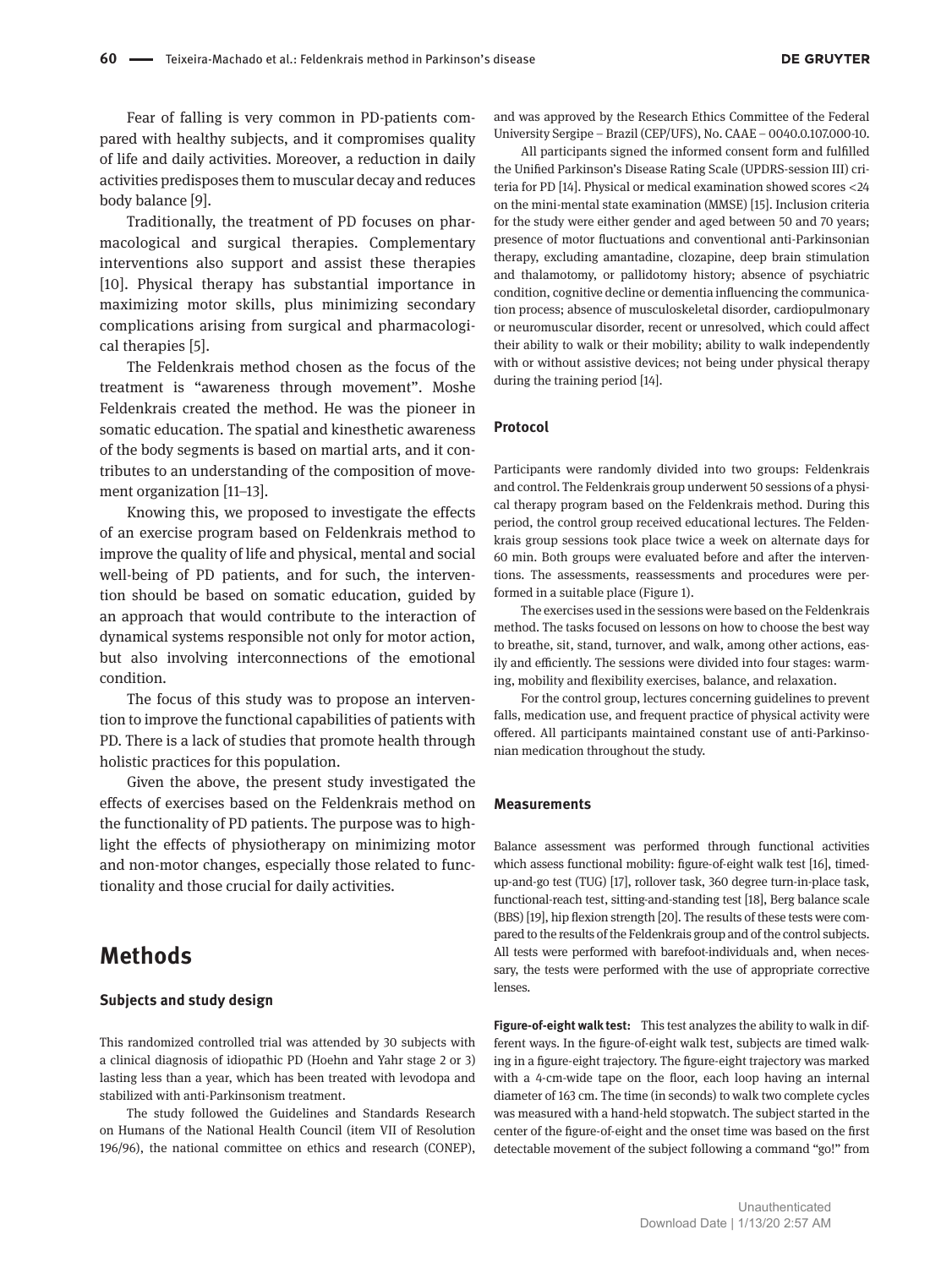

**Figure 1:** Timeline of the study.

BDI, Beck depression inventory; MMSE, Mini-mental state examination.

the experimenter. The task was performed twice, but the first test was considered as a training trial and was not used in the analysis [16].

**Timed-up-and-go test (TUG):** The TUG test assesses balance, gait velocity, stability, and direction change. In the TUG test subjects began from a seated position, rose from the chair, walked 3 m straight ahead, turned 180 degrees, returned to the chair, and sat down. The entire sequence was timed (in seconds) with a stopwatch and all subjects performed the TUG three times. The first trial was considered as a training trial and the average of the second and third trials was used for the analysis [17].

**Rollover task:** The rollover task evaluates mobility on the ground. This test is to verify the ability of to move in bed. It began with the subjects in a supine position on a therapy mat. The subjects were instructed to execute a 360-degree-rolling movement to the left as fast as possible after the command "go!" (stopwatch started). When the evaluator determined that the maneuver had reached a full 360 degrees, the subject immediately received a "return" command and the subject rolled 360 degrees to the right as fast as possible back to the supine position. A stopwatch was used to time (in seconds) the duration of the task. The task was performed twice, and the second trial duration was used for the analysis [18].

**360-Degree turn-in-place task:** A 360 degrees turn-in-place task rates mobility and balance. It was timed using the motion analysis system with reflective markers on the subjects' feet. The subjects were instructed to turn in their preferred direction 360 degrees when they were ready to do so (self-initiated). Turn duration (in seconds) was measured from the first movement of the toe or heel off the floor until the last vertical contact of the foot (toe or heel) on the floor after a full 360-degree turn [18].

**Functional-reach test:** This test measures balance and flexibility. The subjects stood beside a horizontally oriented measuring tape on the wall at their shoulder level. The subjects were asked to stay with their shoulders perpendicular to the measuring tape and both arms stretched out in a 90-degree shoulder flexion. They were then instructed to "reach forward as far as they could without losing balance or taking a step and the distance (in centimeters) they reached from the initial position was measured [18].

**Sitting-and-standing test:** Sitting-and-standing test rates ability, strength and balance. This test was performed using a firm chair without armrests. The time (in seconds) between the initial and the final seated position at the end of three repetitions was recorded at a self-selected rate. All participants performed three sets of three attempts. A total of nine replicates were recorded and the average was recorded subsequently [18].

**Berg balance scale (BBS):** This test analyzes balance and gait impairments and falls in the elderly. The BBS is considered the standard reference to assess balance and to determine fall risks. Scale scores were related to clinical judgments and self-perceptions of balance, laboratory measures of postural sway and external criteria reflecting balancing ability. The BBS is a 14-item test, with each item rated from 0 (signifying poor balance) to 4 (signifying better balance). A total score is 56 [19, 20].

**Hip-flexion strength test:** The hip-flexion strength test is crucial to evaluating how the limb performs day-to-day tasks. Hip-flexion strength was recorded in a dominant lower limb using a hand-held digital dynamometer (model: IP-90DI, Impac®, São Paulo, SP, Brazil). Participants were seated on a chair with their hips and knees flexed to 90 degrees. The thigh and knee were immobilized to avoid compensation of adductor muscles. The dynamometer was positioned perpendicular to the distal section of the femur. Normalization of the data was standardized so that the force, in Newtons (N), was multiplied by the distance between the joint axis of rotation and the point of application of force, in meters (m) and divided by the body weight (kg). Therefore, the result of muscular strength was represented as Nm/kg. The peak value was obtained from four test trials [20, 21].

#### **Statistical analyses**

All analyses were undertaken using SPSS (18.0 version, IBM®, Chicago, IL, USA). The Shapiro-Wilk test was used to evaluate data normality and homogeneity of variables within each group at each assessment interval. Demographic characteristics and baseline data were summarized by descriptive statistics using mean, standard deviation, and p. The T-test was used for dependent and independent samples. Data with  $p \le 0.05$  were considered statistically significant.

# **Results**

The flow chart in Figure 2 shows the participants in this study. Thirty-six patients with idiopathic PD were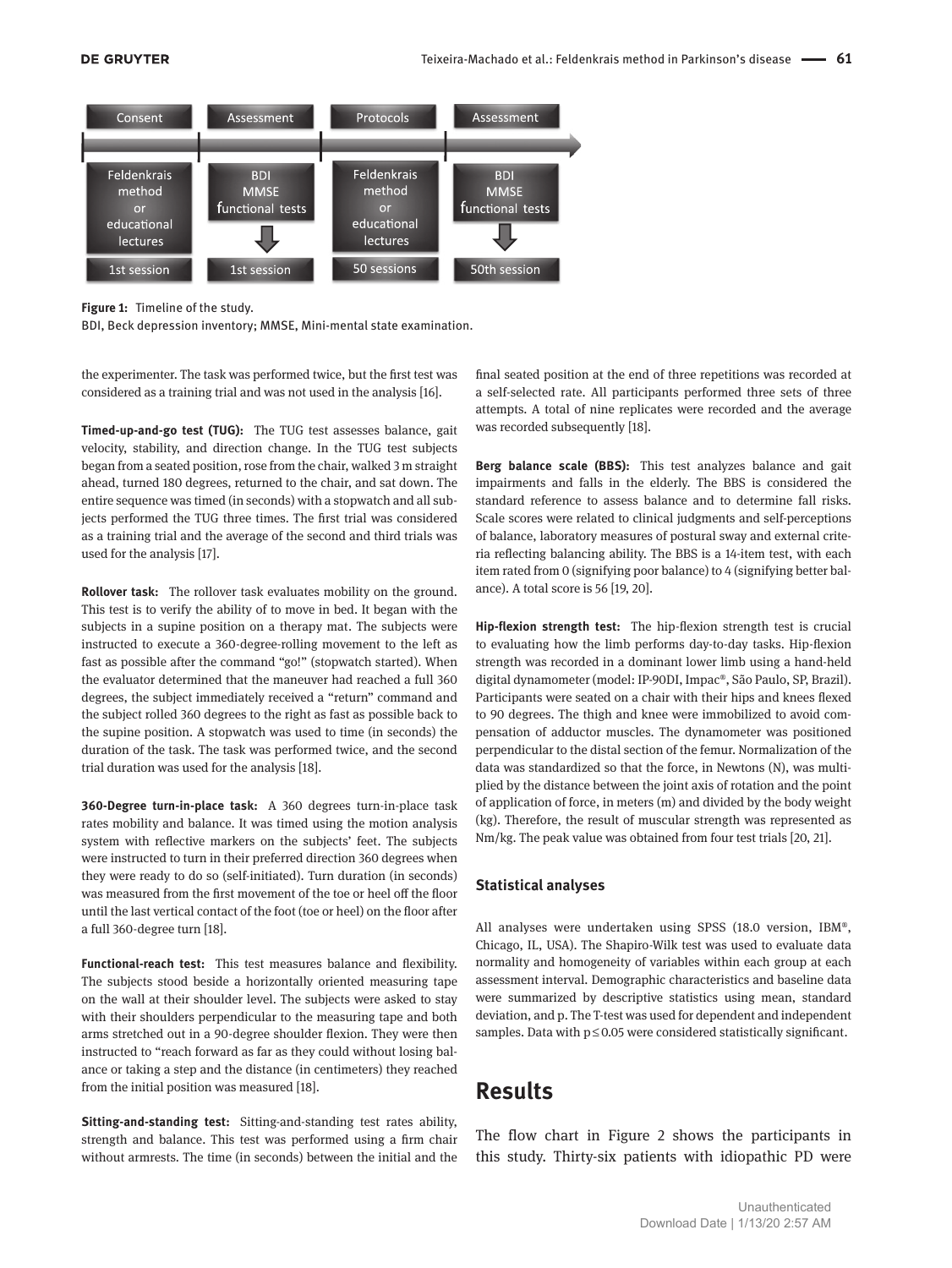

**Figure 2:** Flow chart of the study.

included. Meanwhile, six patients were excluded from the study, two patients were rated  > 3 on the Hohen and Yahar scale, one had cognitive impairment by MMSE, another had associated cardiopathy, and two participants declined to participate in the study. Thereby, 30 subjects were randomly divided into two groups: the Feldenkrais group ( $n=15$ ) and the control group ( $n=15$ ).

All participants had similar conditions at baseline. The Feldenkrais group was composed of 15 participants with a mean age of 61.41 (8.92) years, weight, 64.60 (2.61) kg, height, 158.24 (0.17) cm, body mass index, 25.69 (0.81) kg/m2 , UPDRS (session III), 17.44 (2.16), MMSE, 24.83 (0.69), and BDI, 13.55 (1.88); and the control group  $(n=15)$  with a mean age of 62.55 (6.29) years, weight, 63.81 (2.64) kg, height, 159.81 (0.19) cm, body mass index, 25.06 (1.10) kg/m2 , UPDRS (session III), 17.12 (1.20), MMSE, 25.06 (0.52), and BDI, 13.62 (1.37). There was no significant difference between groups for all demographic or functional variables as studied (Table 1).

The PD patients receiving Feldenkrais exercises showed significantly decreased times for performing different functional tests such as the figure-of-eight walk test (p=0.001), TUG (p $\leq$ 0.003), sitting/standing (p= $\leq$ 0.04), 360 degrees turn-in-place (p ≤ 0.05), and rollover  $(p \le 0.001)$  tests, when compared to before treatment, and also to the control group. The distance reached in relation

|  | <b>Table 1:</b> Baseline characteristics. |
|--|-------------------------------------------|
|--|-------------------------------------------|

| <b>Baseline data</b> | <b>Feldenkrais</b><br>$(n=15)$ | Control<br>$(n=15)$ | p-Value |
|----------------------|--------------------------------|---------------------|---------|
| Age, years           | 60.70(2.55)                    | 61.00(2.70)         | 0.91    |
| Weight, kg           | 64.60 (2.61)                   | 63.81 (2.64)        | 0.81    |
| Height, cm           | 158.24 (0.17)                  | 159.81 (0.19)       | 0.63    |
| BMI                  | 25.69 (0.81)                   | 25.06 (1.10)        | 0.63    |
| UPDRS (III)          | 17.44 (2.16)                   | 17.12 (1.20)        | 0.91    |
| <b>MMSE</b>          | 24.83 (0.69)                   | 25.06 (0.52)        | 0.88    |
| <b>BDI</b>           | 13.55 (1.88)                   | 13.62 (1.37)        | 0.79    |

Age (years), weight (kg), height (cm), body mass index (BMI) (kg/m2 ), Unified Parkinson Disease Rate Scale (UPDRS – III session) and mini mental state examination (MMSE) in both groups. Mean (PD) and p-values. T-test for independent samples. No significance between groups.

to the initial position in the functional reach test was significantly higher for Feldenkrais-treated patients in comparison to pretreatment measure  $(p=0.0001)$  and control group ( $p=0.02$ ). There was a significant increase in the hip-flexion strength in the Feldenkrais group in relation to the pretreatment assessment  $(p=0.05)$  and the control group  $(p=0.002)$  (Table 2).

The control group showed a significantly higher time required to perform the sitting/standing ( $p \le 0.04$ ),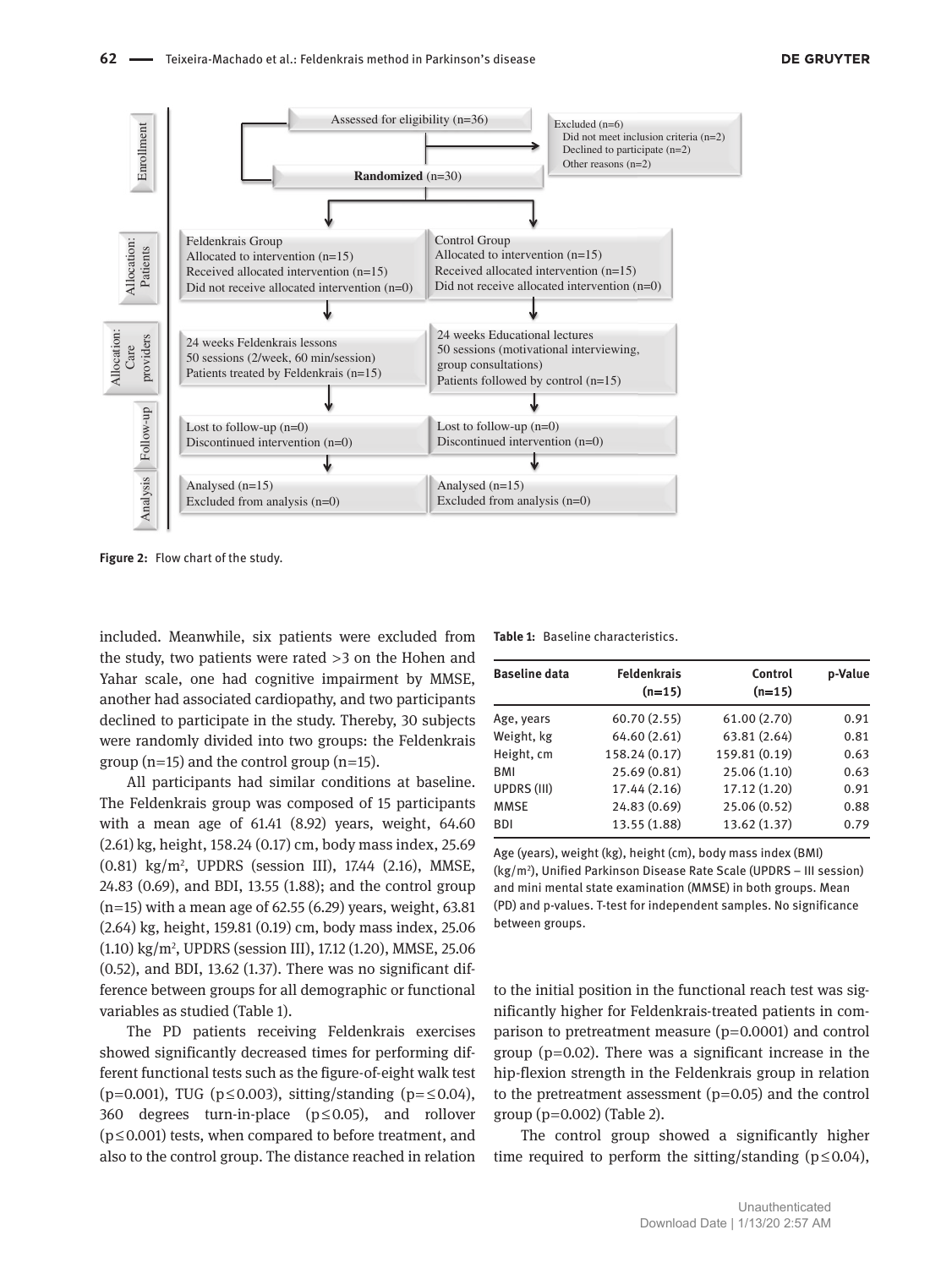| Variables                      | <b>Functional tests</b>  |               |              | Feldenkrais (n=15) |               |                                | $Control (n=15)$     |            | Feldenkraisxcontro                         |
|--------------------------------|--------------------------|---------------|--------------|--------------------|---------------|--------------------------------|----------------------|------------|--------------------------------------------|
|                                |                          | <b>Before</b> | After        | p-Value            | <b>Before</b> | After                          | p-Value              | Before (p) | After (p)                                  |
| Balance and velocity           | igure-of-eight walk test | (5.73)        | (1.03(1.52)) | $0.001^{b}$        | (6.4, 0.78)   | (2.72(3.47))                   | 0.42                 | 0.87       | 0.001 <sup>b</sup>                         |
| Balance and velocity           | imed-up-and-go           | 2.27 (2.93)   | 2.46(0.92)   | $0.003^{b}$        | 2.58 (3.40)   | 26.19 (2.74)                   | 1.176                | 0.95       | .0006                                      |
| Balance and velocity           | sitting/standing         | 1.74(1.30)    | 7.92 (0.77)  | 0.0002             | 1.12(1.25)    |                                | $0.02^{a}$           | 0.73       |                                            |
| Balance, mobility and velocity | 360 degrees              | 8.10 (0.87)   | 5.14 (0.69)  | $0.001^{b}$        | 7.82 (0.78)   | $12.44(1.04)$<br>9.99 $(1.24)$ | 0.01 <sup>a</sup>    | 0.91       | $0.04$ <sup>a</sup><br>$0.05$ <sup>a</sup> |
| Mobility and velocity          | Rollover                 | 0.71(2.14)    | 8.96 (1.39)  | 0.0001             | 0.53(2.82)    |                                | $0.02^a$<br>$0.01^a$ | 0.64       |                                            |
| Balance and mobility           | unctional-reach          | .9.07(1.66)   | (1.95)       | 0.0001             | .9.15(1.98)   | 30.11 (3.41)<br>16.32 (1.51)   |                      | 0.72       | $0.02^{a}$                                 |
| Strength                       | Hip-flexion strength     | 3.94 (0.17)   | 4.93 (0.06)  | 0.05               | 8.92 (0.16)   | 3.90(0.17)                     |                      |            |                                            |

**DE GRUYTER** 

**Table 2:** Functional tests before and after 50 sessions in the Feldenkrais and control groups.

Table 2: Functional tests before and after 50 sessions in the Feldenkrais and control groups.

|               | 94(0.17)                                                  | 0.06 | 0.05 | 3.92(0.16) | 2000 C<br>3.90(0.1) | 0.79 | $.002^{\circ}$ |
|---------------|-----------------------------------------------------------|------|------|------------|---------------------|------|----------------|
| $\frac{1}{2}$ | con care con<br>・・・ ー・・・<br>an/o OF bn/o<br>$\frac{1}{2}$ |      |      |            |                     |      |                |

Teixeira-Machado et al.: Feldenkrais method in Parkinson's disease   **63**

360 degrees turn-in-place ( $p \le 0.05$ ) and rollover ( $p \le 0.02$ ) tests when compared to the first assessment and Feldenkrais-treated patients, and reduced reach observed in the functional-reach test after the 50 session-period (p  = 0.01) (Table 2).

Scores from BBS were significantly higher in the Feldenkrais group when compared to before treatment  $(p=0.004)$  and the control group  $(p=0.01)$  (Figure 3).

### **Discussion**

Before starting our study, both groups were similar in the figure-of-eight walk test performance. After 50 sessions of the Feldenkrais method, we found a significant reduc tion in time to complete the task, but the time increased in the control group. Although the results have not shown a significant impairment in controls, clinically we observed reduction in gait speed and difficulties to perform the tasks, such as footsteps outside and inside of the curvilin ear circuit, demonstrating changes in balance and coordi nation during gait.

Our findings highlight the motor damage caused by PD in balance and postural stability. The reduction of these factors in the control group, and the difficulty of performing transfers and changes in different positions reflect the importance of physical therapy since early PD-stages.

Motor symptoms in PD substantially affect the sub jects' lifestyle. Gait and mobility-related difficulties cause serious damage that lead to falls and immobility [5, 9]. Providing intervention to the PD patient that aims to reduce these symptoms is of fundamental importance to the quality of life of these patients.

The functional tests constitute the ability to perform day-to-day living tasks. The figure-of-eight walk test assesses the ability to walk in different paths. The curvi linear circuit requires balance and motor coordination to change the direction along pathway tasks [18, 22]. The test showed that the Feldenkrais group had dexterity to dis sociate movements beside trunk rotations.

PD patients have difficulty performing tasks due to the nature of the problems related to the disease, such as difficulty in dissociation of movements and trunk-rotation deficit [22]. Whereas, in our sample, after the Feldenkrais sessions, the participants showed better body aware ness that improved velocity and balance during task performance.

The circuit of the TUG test assesses functional mobility (walking, moving from sitting to standing, turning pivot), balance, stability, change of direction and gait speed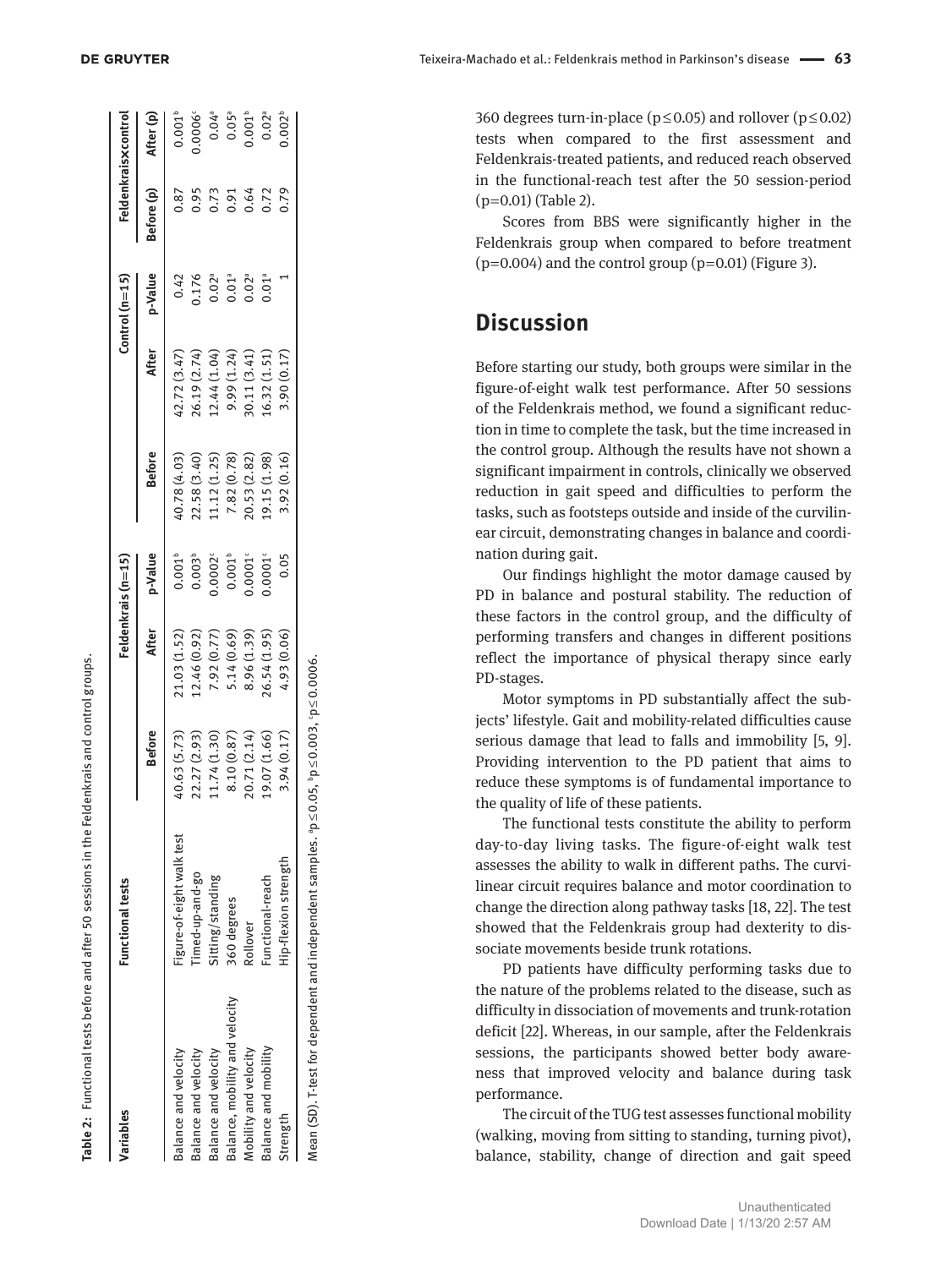

**Figure 3:** Scores from Berg balance scale (BBS) before and after interventions in the Feldenkrais and control groups. T-test for dependent and independent samples. \*p=0.04 in relation to baseline,  $tp=0.01$  in relation to controls.

[17, 18]. The TUG test is able to detect changes in mobility of PD patients [17]. It combines sequential motor actions that recruit components responsible for functional capacity, strength, flexibility and agility. These components are deficient in PD-patients because of rigidity, bradykinesia and akinesia [18, 22].

Similar to our study, Tomlinson et al. [5] elucidated the importance of the TUG test and functional-reach test to demonstrate the importance of physiotherapy for mobility and gait speed. The TUG test circuit showed functional mobility (like sitting/standing, walking, turn-in-place to go back to the chair) in addition to balance, body stability, direction change, gait speed.

These factors are important for performing essential tasks of daily living, such as standing up, sitting, standing, walking, and turning [23]. Furthermore, muscle strength, flexibility and agility are essential to providing better performance in day-to-day tasks, and consequently enhancing functionality [24].

The proposed activities in our study contributed exponentially to these crucial factors for everyday activities, since the Feldenkrais group demonstrated improvement in all functional analyzes.

Morris et al. [17] elucidated the importance of assessing the differences observed in the TUG-test, which is able to detect changes in gait velocity. They evaluated PD patients before and after medication, and found that the time to complete the test was higher before medication.

Another important finding was that the control group scored significantly lower on tests of sitting and standing, rollover and 360 degrees. These tasks indicate relevant changes in muscle stiffness, flexibility, mobility and transfers.

This observed decrease in the control group data showed that the clinical symptoms of PD declined due to muscle stiffness, moving in block without dissociation waists, stooped posture and reduced range of motion during postural changes, besides the absence of physical activity [17].

The Feldenkrais method may have reduced akinesia or freezing, which is defined as a sudden and abrupt loss of ability to initiate or sustain a specific motor activity [23, 24]. It was seen, for example during the slow movements of the lower limbs in the control group while performing the tasks of rollover and 360 degree turn-in-place tests.

The Berg balance scale (BBS) is widely used in the elderly population as a reliable tool for assessing functional stability [25] and has a strong association with assessment tools established for people with PD, as the sub-motor scale of the UPDRS-session III and modified H and Y scale [22]. Similar to our study, Tomlinson et al. [5] showed that physical therapy improves mobility and UPDRS scores (session III) observed by BBS assessment.

Gait and balance disorders involve a complex multifactorial phenomenon due to vestibular, musculoskeletal and proprioceptive dysfunctions [25]. Therefore, interventions that activate different components responsible for coordinated movement, in simplified form, can successfully contribute to the improvement of delay and disorders that affect PD.

Canning et al. [9] applied an exercise program in 115 PD-patients, for a period similar to the one in our study and found substantial improvement in strength, standing balance and speed in sitting and standing test.

The chosen protocol for this study covers several functional systems responsible for movement [12, 13].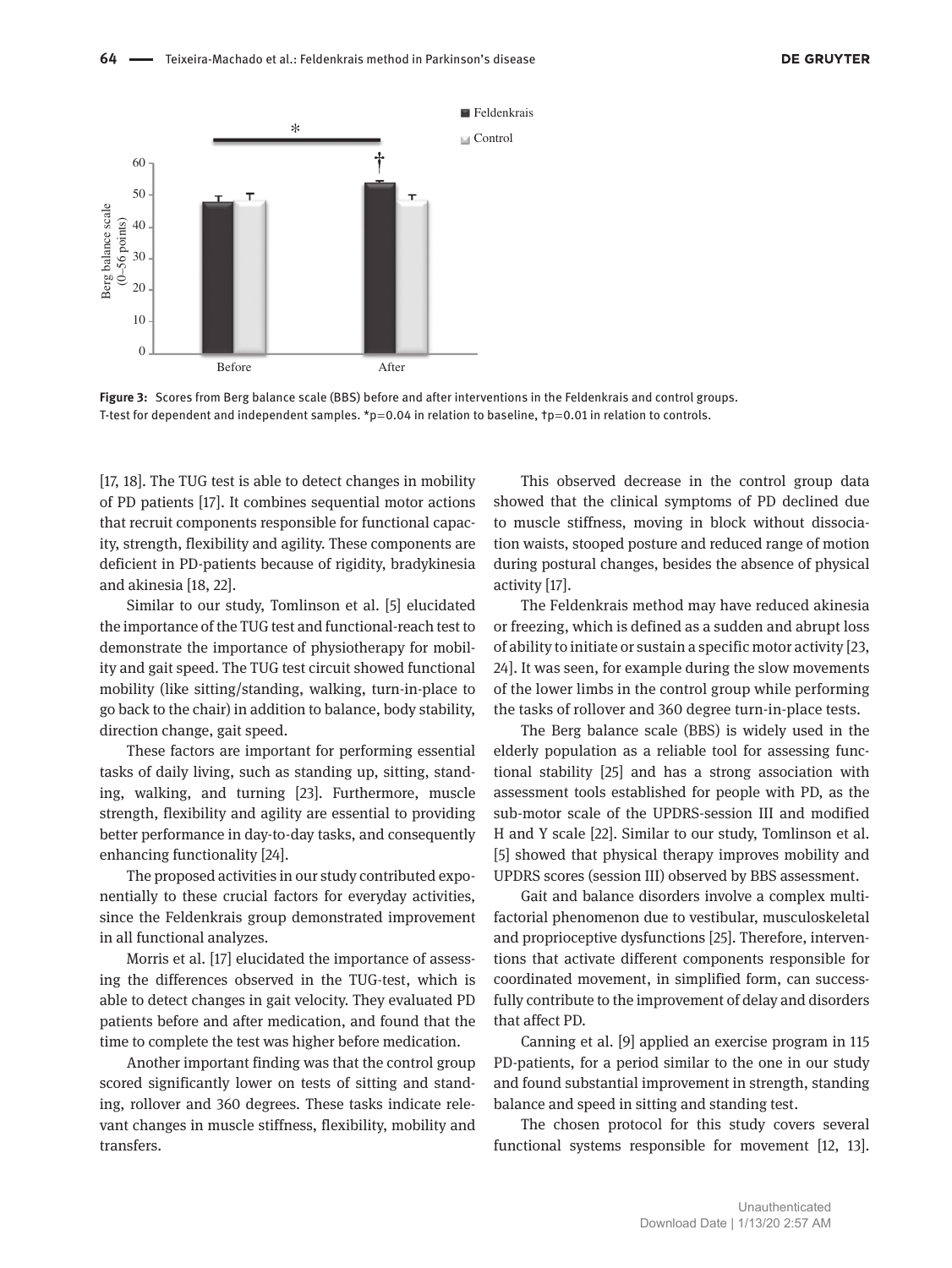Physical therapy has proved to be effective in PD patients causing changes, such as improved strength and balance, reduced gait akinesia and postural instability, and other neural-motor factors that predispose the risk of falls in this population [15].

There are few studies using the Feldenkrais method in elderly patients with PD. There was a study [11] that used the Feldenkrais method in healthy elderly people, and it was reported that the Feldenkrais method increases balance and gait speed. Another one [13] elucidated the influence of the Feldenkrais method in quality of life of PD patients. Our findings suggest that this intervention can contribute to improving the neural-motor apparatus, and thus minimize the deleterious effects of this neurodegenerative disease. The Feldenkrais method stimulates paths to allow easy and effective movements, promoting lower energy expenditure and better functionality.

Exercise for PD patients is fundamental to improving motor skills. It can also improve day-to-day functions and promote substantial gains in functional balance [13, 24, 25].

Proposing interventions that are aimed at well-being and are enjoyable and easy to perform have the potential to reduce disability and improve mobility and quality of life in PD patients. Our study proved that, as in the study of Volpe et al. [24], who compared 24 PD patients who underwent Irish dance as a form of therapy and conventional physiotherapy, the Feldenkrais method improved functionality and wellness. They found that both interventions, assessed by BBS, TUG-test and UPDRS, contribute to mobility and balance, and Irish dancing may have a predictive factor for emotional state.

Besides the motor benefits envisioned in this study, constant reports of patients in relation to the welfare obtained by the practice of the Feldenkrais method, were the goal of our perspectives. Our greatest privilege is to provide functionality for PD patients, without neglecting issues related to physical and emotional wellbeing.

Furthermore, the exercises performed during the sessions of the Feldenkrais method fostered functional movements that stimulated motor actions contrary to the clinical symptoms of PD, specifically the tasks of trunk rotation and spirals that encouraged musculoskeletal mobility.

## **Conclusion**

The control group scored lower on tests than the group who received intervention with the Feldenkrais method. Due to absence of the Feldenkrais method's intervention. Primary care actions focused on educational lectures,

motivational interviewing, or group consultations only. Although these propositions are important they did not show effectiveness in our sample.

**Acknowledgments:** We would like to acknowledge the support of The National Council for Scientific and Technological Development (CNPq) for the financial support.

### **References**

- 1. Lethbridge L, Johnston GM, Turnbull G. Co-morbidities of persons dying of Parkinson's disease. Prog Palliat Care 2013;21:140–5.
- 2. Schenkman M, Hall DA, Barón AE, Schwartz RS, Mettler P, Kohrt WM. Exercise for people in early- or mid-stage Parkinson's disease: a 16-month randomized controlled trial. Phys ther 2012;92:1395–410.
- 3. Yokoyama H, Kuriowa H, Yano R, Araki T. Targeting reactive oxigen species, reactive nitrogen species and inflammation in MPTP neurotoxicity and Parkinson's disease. Neurol Sci 2008;29:293–301.
- 4. Tickle-Degnen L, Ellis T, Saint-Hilaire MH, Thomas CA, Wagenaar RC. Self-management rehabilitation and health-related quality of life in Pakinson's disease: a randomized controlled trial. Mov Disord 2010;25:194–204.
- 5. Tomlinson CL, Patel S, Meek C, Herd CP, Clarke CE, Stowe R, et al. Physiotherapy intervention in Parkinson's disease: systematic review and meta-analysis. Br Med J 2012;345:e504.
- 6. Van Den Eeden SK, Tanner CM, Bernstein AL, Fross RD, Leimpeter A, Bloch DA, et al. Incidence of Parkinson's disease: variation by age, gender, and race/ethnicity. Am J Epidemiol 2003;157:1015–22.
- 7. Colnat-Coulbois S, Gauchard GC, Maillard L, Barroche G, Vespignani H, Auque J. Bilateral subthalamic nucleus stimulation improves balance control in Parkinson's disease. J Neurol Neurosurg Psychiatry 2005;76:780–7.
- 8. Tinetti ME, Inouye SK, Gill TM, Doucette JT. Shared risk factors for falls, incontinence and functional dependence: unifying the approach to geriatric syndromes. J Am Med Assoc 1995;273:1348–53.
- 9. Canning CG, Sherrington C, Lord SR, Fung VS, Close JC, Latt MD, et al. Exercise therapy for prevention of falls in people with Parkinson's disease: a protocol for a randomised controlled trial and economic evaluation. BMC Neurol 2009;9:1–7.
- 10. Modugno N, Iaconelli S, Fiorlli M, Lena F, Kusch I, Mirabella G. Active theater as a complementary therapy for Parkinson's disease rehabilitation: a pilot study. ScientificWorldJournal 2010;10:2301–13.
- 11. Connors KA, Galea MP, Said CM. Feldenkrais method balance classes improve balance in older adults: a controlled trial. Evid Based Complement Alternat Med 2011;2011:873672.
- 12. Stephens J, Davidson J, DeRosa J, Kriz M, Saltzman N. Lengthening the hamstring muscles without stretching using "awareness through movement". Phys Ther 2006;86:1641–50.
- 13. Teixeira-Machado L, Araujo F, Cunha F, Menezes F, Menezes T, DeSantana J. Feldenkrais method-based exercise improves quality